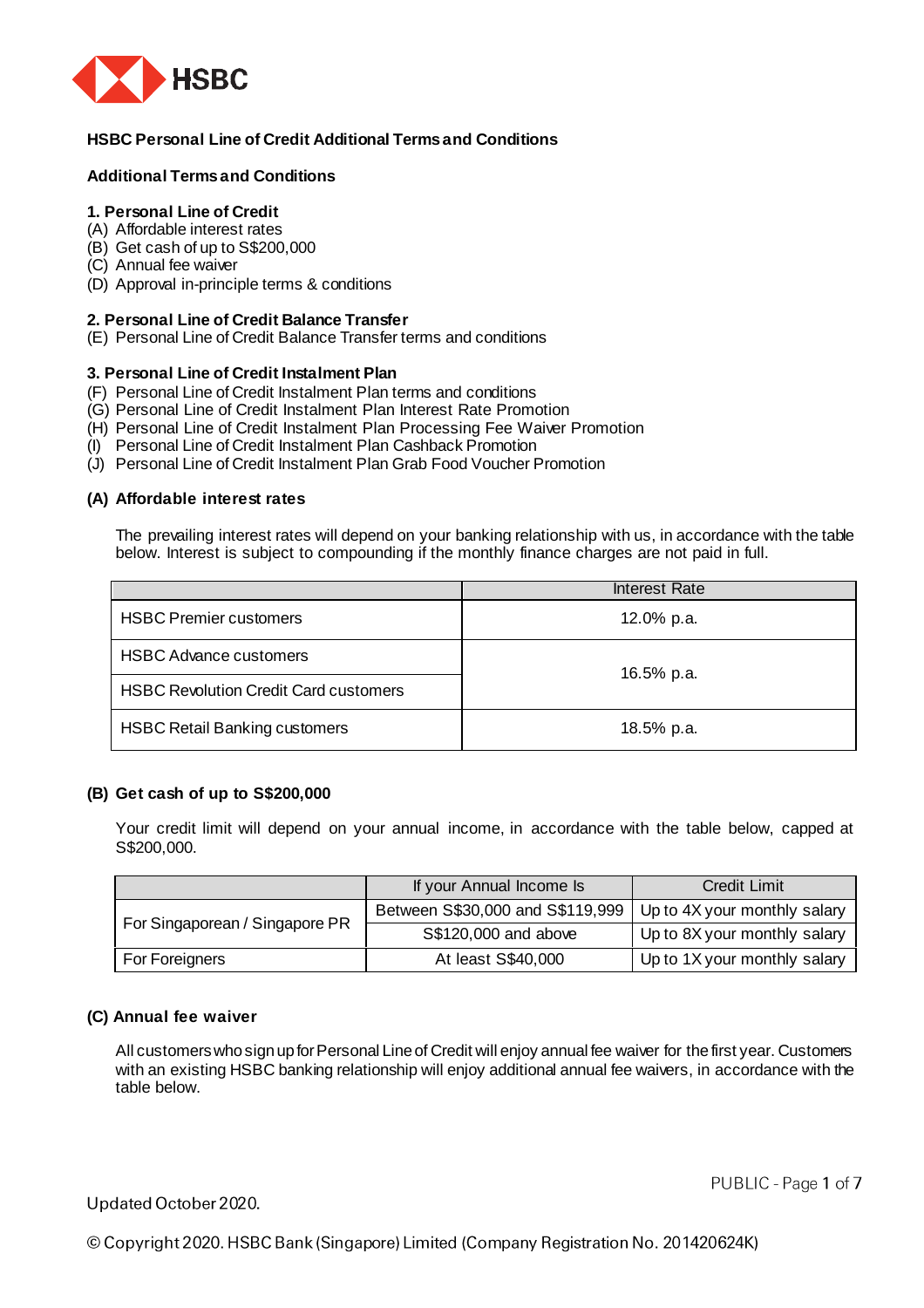

|                                                       | <b>Annual Fee</b>               |  |
|-------------------------------------------------------|---------------------------------|--|
| <b>HSBC Premier customers</b>                         | Perpetually waived              |  |
| <b>HSBC Advance customers</b>                         | S\$60<br>(First 2 years waived) |  |
| <b>HSBC Revolution/Platinum Credit Card customers</b> |                                 |  |
| <b>HSBC Retail Banking customers</b>                  | S\$60<br>(First year waived)    |  |

# **(D) Approval in-principle Terms and Conditions**

- 1. The online application is subject to approval.
- 2. The on-screen notifications of the outcome of the application will appear within 1 minute for applications submitted between 8 am and 11.59pm provided HSBC server is not experiencing unexceptionally high volume or undergoing system maintenance. For the avoidance of doubt, 1 minute approval in-principle does not apply to applications submitted between 12am and 7.59am.
- 3. Approval in-principle is a provisional approval provided by HSBC based on the information provided by the applicant. Upon the applicant's fulfillment of all HSBC requirements including submission of the documents as stated on the Letter of Instruction, HSBC shall review and if appropriate, grant a formal approval and provide the applicant with a newly opened Personal Line of Credit or Personal Instalment Loan account.
- 4. Approval in-principle is only applicable for online applications. An email informing you of your preliminary results of your application will be sent to you.
- 5. In the event an approval in-principle is granted, the applicant will be requested to submit the required application documents. Approval in-principle is only valid for 14 days during which the applicant must submit the necessary documents to HSBC for processing. Approval in-principle is not applicable for joint applicants and other circumstances as may be prescribed by HSBC from time to time.
- 6. HSBC may vary these terms and conditions. Where possible, customers will be informed at least 30 days in advance.
- 7. These terms and conditions should be read in conjunction with the personal line of credit and personal term credit terms and conditions.

## **(E) Personal Line of Credit Balance Transfer Terms & Conditions**

- 1. HSBC Personal Line of Credit Balance Transfer (the "Programme") is valid for such period as HSBC Bank (Singapore) Limited ("HSBC") may determine in its discretion.
- 2. Only customers who hold HSBC Personal Line of Credit account ("Eligible Customers") are eligible for the Programme. Only one application per HSBC Personal Line of Credit account may be submitted by Eligible Customers for the purposes of the Programme.
- 3. Each application for the Programme is subject to HSBC's approval. HSBC will not approve the application if any of the Eligible Customer's HSBC accounts (a) is not maintained in good standing or not conducted in a proper or satisfactory manner as determined by HSBC at its discretion; and/ or (b) is already enrolled in a balance transfer programme or other interest rate promotion.

Updated October 2020.

PUBLIC - Page 2 of 7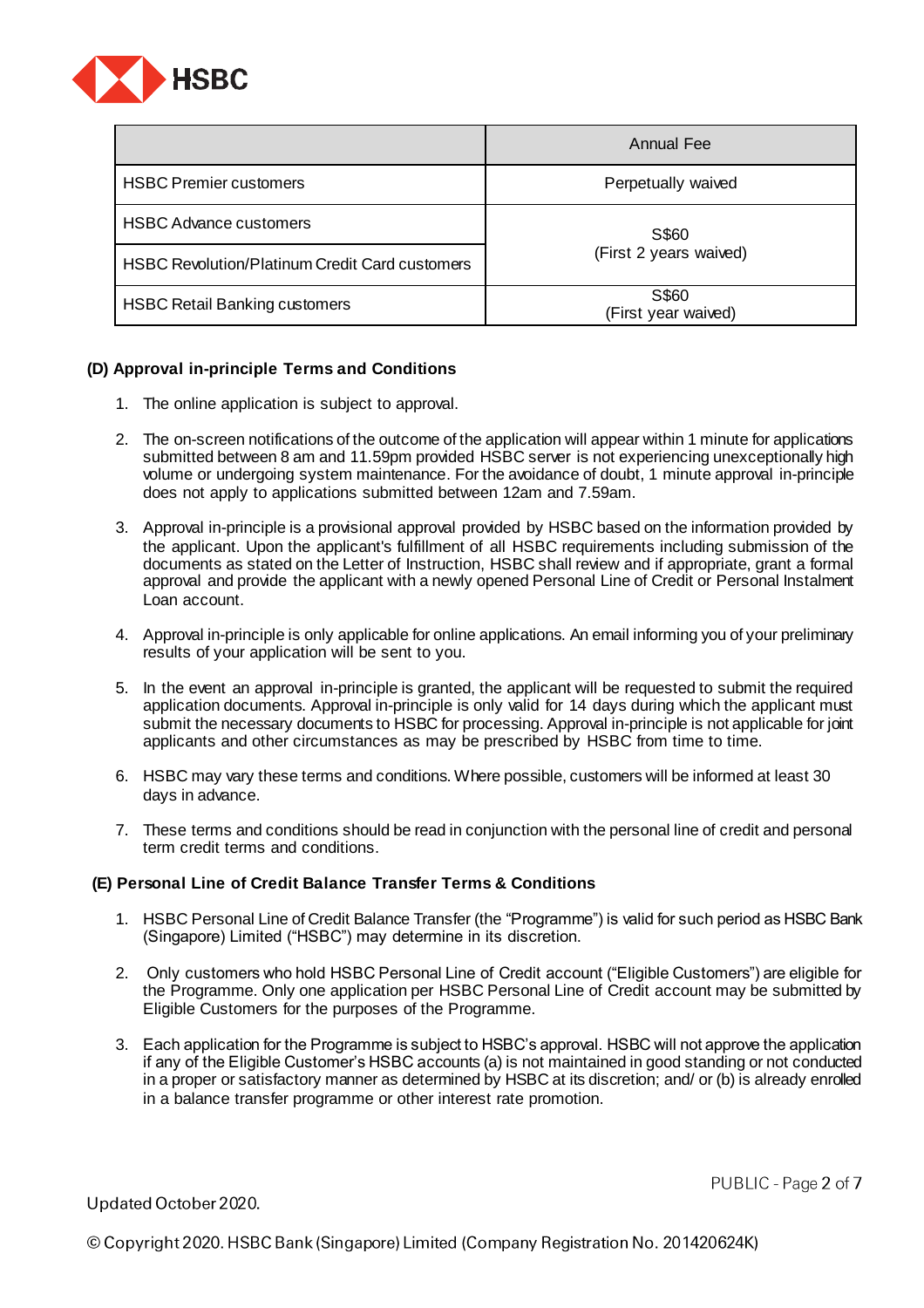

- 4. HSBC reserves the right to decline any application without assigning any reason. HSBC shall not be liable for any charges, overdue payments or interest incurred by the customer due to the rejection of or delays in processing the application.
- 5. Applications with incomplete fields and/ or incorrect information will not be processed.
- 6. The amount that may be placed under the Programme is referred to as the "Balance Transfer Amount". The minimum Balance Transfer Amount is S\$1,000, and the maximum Balance Transfer Amount is equal to 90% (or 95% for Eligible Customers who are HSBC Premier customers) of an amount determined by (i) the Eligible Customer's approved credit limit at the point of processing his/her application for the Programme, less (ii) any outstanding balance under his/her HSBC Personal Line of Credit account.
- 7. The approved Balance Transfer Amount may be (i) less than the amount applied for, and/or (ii) such other amount as determined by HSBC at its discretion.
- 8. A processing fee may be imposed by HSBC at its discretion for each approved application; please refer to HSBC web site for further details. Such processing fee will be charged to the Eligible Customer's HSBC Personal Line of Credit account upon approval of the application.
- 9. Upon approval of the application, the Balance Transfer Amount will be debited from the Eligible Customer's HSBC Personal Line of Credit account, and the available credit limit on the Eligible Customer's HSBC Personal Line of Credit account will be reduced by the approved Balance Transfer Amount.
- 10. The Balance Transfer Amount may only be credited to (i) a deposit account held with any bank, (ii) a non-HSBC credit card account, or (iii) a non-HSBC personal line of credit account, that is held in the name of the Eligible Customer and denominated in Singapore dollars (each, a "Relevant Account"). HSBC will credit the approved Balance Transfer Amount into the Relevant Account specified in the application.
- 11. The Programme is not valid in conjunction with any other promotional interest rate offers (inc luding any existing HSBC Personal Line of Credit balance transfer offers).
- 12. Any outstanding amount in respect of the approved Balance Transfer Amount and the processing fee shall be subject to the relevant promotional balance transfer interest rates under the Programme (which can be found at [www.hsbc.com.sg/plocBT\)](http://www.hsbc.com.sg/plocBT), and such interest rates shall apply for a period of six or twelve months (as the case may be) from the date the application for the Programme is approved by HSBC (the "Balance Transfer Promotional Period"). All other outstanding balances, and subsequent drawings in respect of the Eligible Customer's HSBC Personal Line of Credit account will be subject to the prevailing interest rate applicable to HSBC Personal Line of Credit accounts (the "Relevant Interest Rate"); please refer to www.hsbc.com.sg/ploc for further details.
- 13. Upon expiration of the Balance Transfer Promotional Period, any outstanding amount in respect of the Balance Transfer Amount and the processing fee shall be subject to the Relevant Interest Rate.
- 14. Any interest charged in respect of the HSBC Personal Line of Credit account (including the Balance Transfer Amount) in any given month shall be subject to a minimum amount of S\$10, and the effective interest rate applicable to such account any given month may vary depending on the outstanding balance under the account.
- 15. Any changes to the Balance Transfer Amount and/or the Balance Transfer Promotional Period are not allowed after an application for the Programme is approved.
- 16. Without prejudice to HSBC's reasonable right of appropriation, payments made to an Eligible Customer's HSBC Personal Line of Credit account shall be applied in the following order of priority:
	- a) monthly instalments under the Eligible Customer's HSBC Personal Line of Credit Instalment Plan (if any);
	- b) any interest charges, late charges, annual fees and outstanding balances under the HSBC Personal Line of Credit account (other than any outstanding amounts relating to the Programme); and

Updated October 2020.

PUBLIC - Page 3 of 7

© Copyright 2020. HSBC Bank (Singapore) Limited (Company Registration No. 201420624K)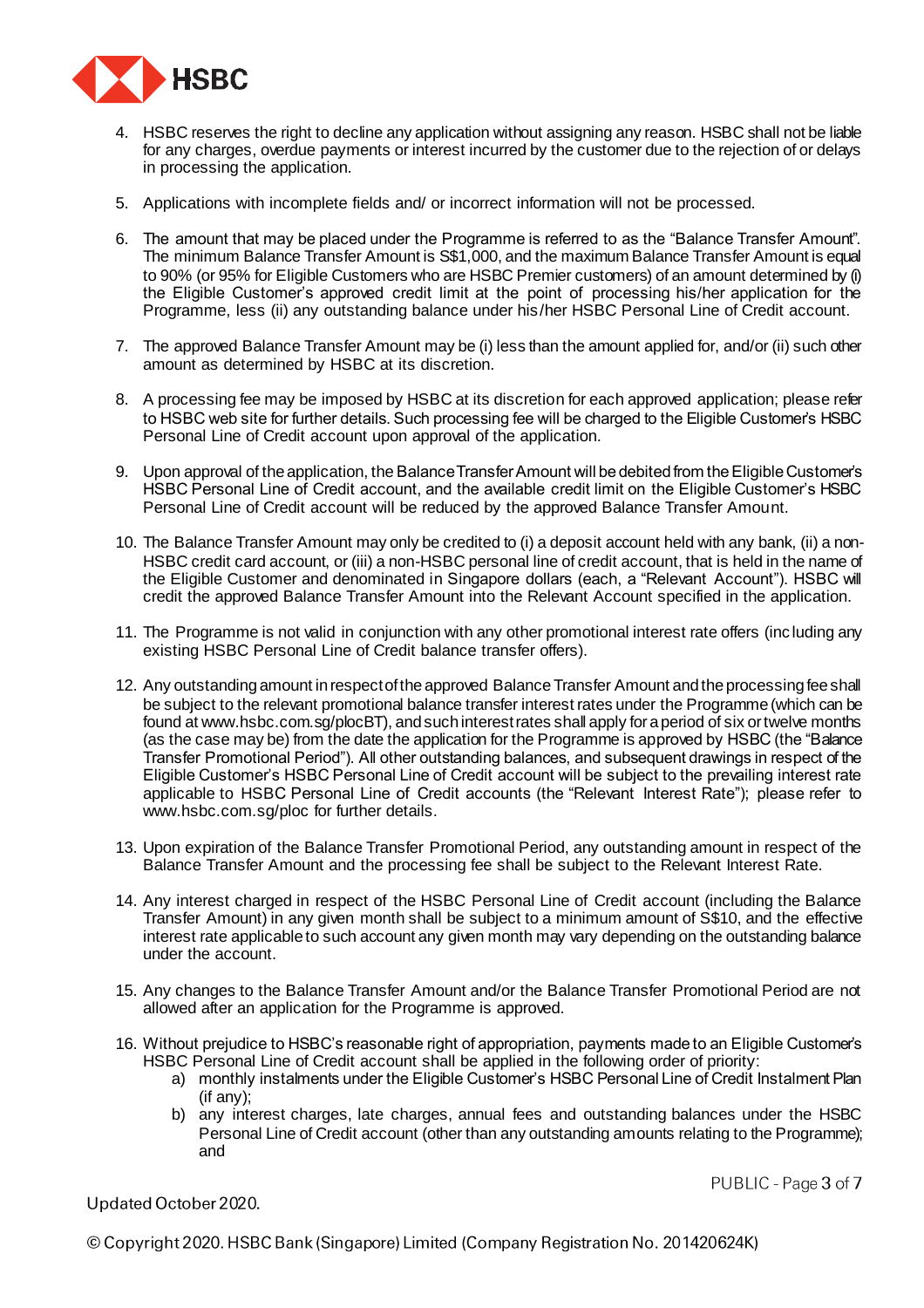

- c) any outstanding amounts relating to the Programme.
- 17. Where the Relevant Account is a credit card account or a personal line of credit account, the Eligible Customer should continue to make the relevant payments (if any) to the designated credit card issuer(s) or bank(s) (as the case may be), until he/ she receives written confirmation from HSBC that the approved Balance Transfer Amount has been credited into the Relevant Account. HSBC will not be liable for any overdue payments or interest incurred due to any failure by customers to make payment to a Relevant Account.
- 18. Each Eligible Customer must remain an HSBC Personal Line of Credit customer for the entire duration of the Balance Transfer Promotional Period. HSBC reserves the right to charge the customer the full interest that would have been payable [in respect of the Balance Transfer Amount under the Relevant Interest Rate?] should the customer cease to be an HSBC Personal Line of Credit customer at any time before the end of the Balance Transfer Promotion Period.
- 19. HSBC may vary these terms and conditions or suspend or terminate the Programme. Where possible, customers will be informed at least 30 days in advance.
- 20. The terms and conditions contained herein are in addition to the HSBC Personal Line of Credit and Personal Term Credit Terms and Conditions, which shall continue to apply.

### **(F) Personal Line of Credit Instalment Plan Terms & Conditions**

- 1. HSBC Personal Line of Credit Instalment Plan (the "Programme") is valid for such period as HSBC Bank (Singapore) Limited ("HSBC") may determine in its discretion.
- 2. Only customers who hold sole HSBC Personal Line of Credit account ("Eligible Customers") are eligible for the Programme. Each Eligible Customer may have up to five (5) instalment plans under the Programme (each, an "Instalment Plan").
- 3. Each application for an Instalment Plan is subject to HSBC's approval. HSBC will not approve the application if any of the Eligible Customer's HSBC accounts is not maintained in good standing or not conducted in a proper or satisfactory manner as determined by HSBC at its discretion.
- 4. HSBC reserves the right to decline any application without assigning any reason. HSBC shall not be liable for any charges, overdue payments or interest incurred by the customer due to the rejection of or delays in processing the application.
- 5. Applications with incomplete fields and/ or incorrect information will not be processed.
- 6. The amount that may be placed on any given Instalment Plan is referred to as the "Instalment Plan Amount". The minimum Instalment Plan Amount is S\$1,000, and the maximum Instalment Plan Amount is equal to 90% (or 95% for Eligible Customers who are HSBC Premier customers) of an amount determined by (i) the Eligible Customer's approved credit limit at the point of processing his/ her application for the Instalment Plan, less (ii) any outstanding balance under his/ her HSBC Personal Line of Credit account.
- 7. The approved Instalment Plan Amount for any given Instalment Plan may be (i) less than the amount applied for, and/ or (ii) such other amount as determined by HSBC at its discretion.
- 8. Only Eligible Customers who are salaried employees may apply for an Instalment Plan with a tenor of six (6) or seven (7) years, provided that for Eligible Customers who are foreigners residing in Singapore, the tenor of each Instalment Plan will be capped at the remaining validity period of their employment pass, rounded down to the nearest whole year.
- 9. A processing fee may be imposed by HSBC at its discretion for each approved application; please refer to HSBC web site for further details. Such processing fee will be charged to the Eligible Customer's HSBC Personal Line of Credit account upon approval of the application.

Updated October 2020.

PUBLIC - Page 4 of 7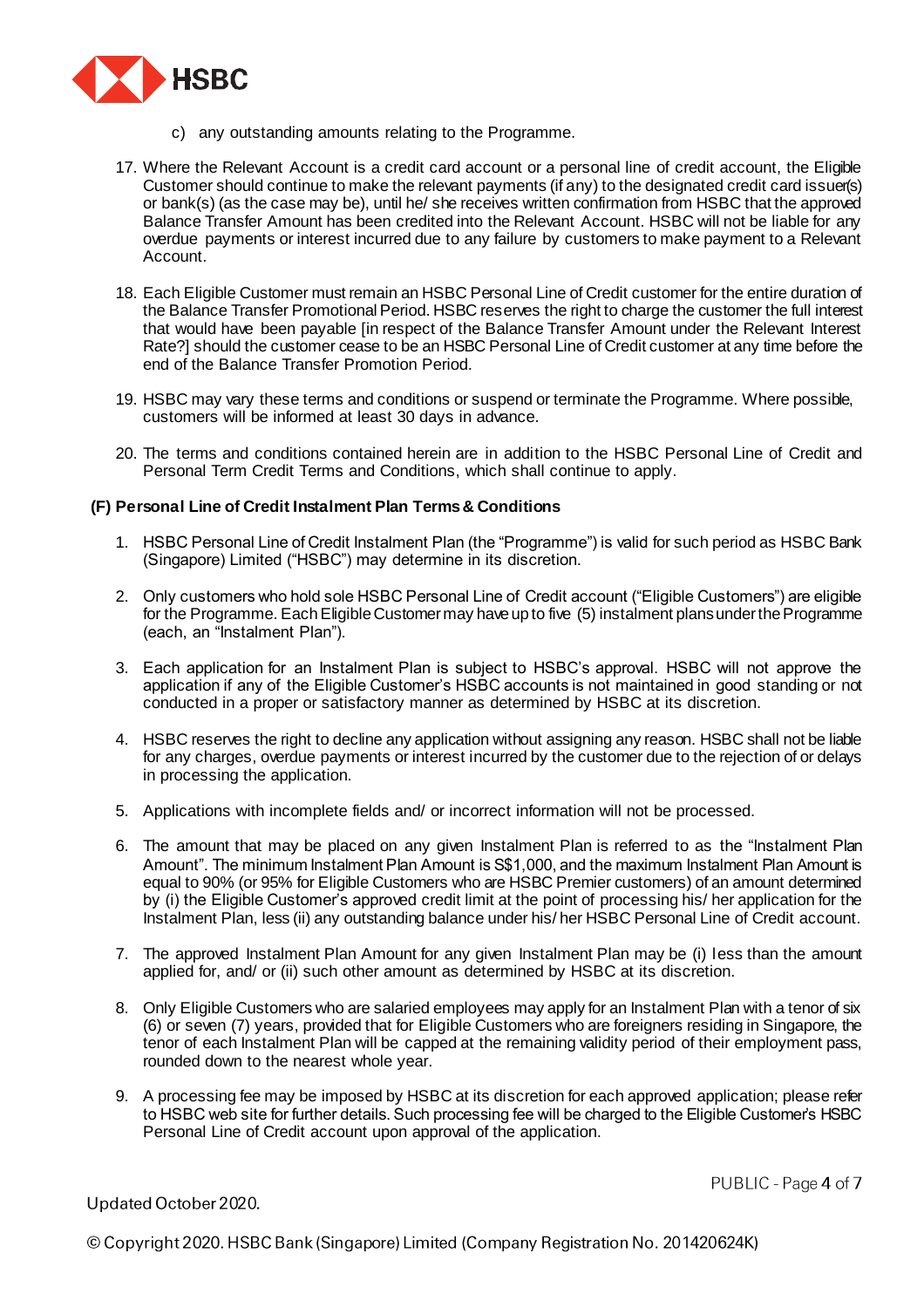

- 10. Upon approval of an application, the available credit limit on the Eligible Customer's HSBC Personal Line of Credit account will be reduced by the approved Instalment Plan Amount.
- 11. HSBC will credit the approved Instalment Plan Amount into the relevant Singapore dollar denominated deposit account held in the name of the Eligible Customer as specified in the application.
- 12. The monthly instalment amounts in respect of each approved Instalment Plan (each, a "Monthly Instalment") will be charged to the Eligible Customer's HSBC Personal Line of Credit account every month, on the statement date. Each Monthly Instalment shall comprise (i) a principal component, and (ii) an interest component. The interest component shall be computed by applying the effective interest rate applicable to the Programme to the outstanding balance of the Instalment Plan Amount (net of the processing fee) based on a monthly reducing method, and shall be calculated at daily rest on a 365 days per year basis. Subject to clause 13, each Monthly Instalment shall be fixed, but the principal and interest components which make up the Monthly Instalment may vary, and shall be determined at HSBC's discretion.
- 13. HSBC reserves the right to vary the amount of the last Monthly Instalment to ensure that the Instalment Plan Amount is repaid in full on the last repayment date.
- 14. 100% of the Monthly Instalment will be included as part of the minimum payment due amount in the Eligible Customer's monthly statement for his/ her HSBC Personal Line of Credit account. If the Monthly Instalment is not repaid in full by the payment due date, the outstanding amount will be subject to the prevailing interest rate applicable to the HSBC Personal Line of Credit account. Please refer to HSBC web site for further details regarding the effective interest rate applicable to the Programme and the prevailing interest rate applicable to HSBC Personal Line of Credit accounts.
- 15. Any changes to the Instalment Plan Amount, the tenor of the Instalment Plan and/ or the Monthly Instalment are not allowed after an Instalment Plan is approved.
- 16. Without prejudice to HSBC's reasonable right of appropriation, payments made to an Eligible Customer's HSBC Personal Line of Credit account shall be applied in the following order of priority:
	- a) Monthly Instalments;
	- b) any interest charges, late charges, annual fees and outstanding balances under the HSBC Personal Line of Credit account (other than any outstanding amounts relating to HSBC Personal Line of Credit Balance Transfer); and
	- c) any outstanding amounts relating to HSBC Personal Line of Credit Balance Transfer.
- 17. An Eligible Customer may make early repayment of the Instalment Plan Amount in full by either (i) completing and submitting a repayment form to HSBC (which is available on HSBC's web site) at least thirty (30) days prior to the repayment date, or (ii) subject to the HSBC's approval, completing and submitting the repayment form to HSBC and paying HSBC thirty (30) days' interest on the amount repaid. Such notice of early repayment shall be irrevocable. For the avoidance of doubt, any early repayment of part (and not all) of the outstanding balance of the Instalment Plan Amount is not allowed.
- 18. An early repayment fee calculated based on 2.5% of the outstanding balance of the Instalment Plan Amount will be imposed for any early repayment or termination of the Instalment Plan. HSBC may at its absolute discretion from time to time vary the early repayment fee by giving minimum thirty (30) days' advance written notice to Eligible Customers. Such revised early repayment fee shall become effective from the date stated in such notice.
- 19. Upon termination of an Instalment Plan for any reason, all outstanding amounts in connection with the Instalment Plan shall immediately become due and payable.
- 20. HSBC may vary these terms and conditions or suspend or terminate the Programme. Where possible, customers will be informed at least 30 days in advance.

Updated October 2020.

PUBLIC - Page 5 of 7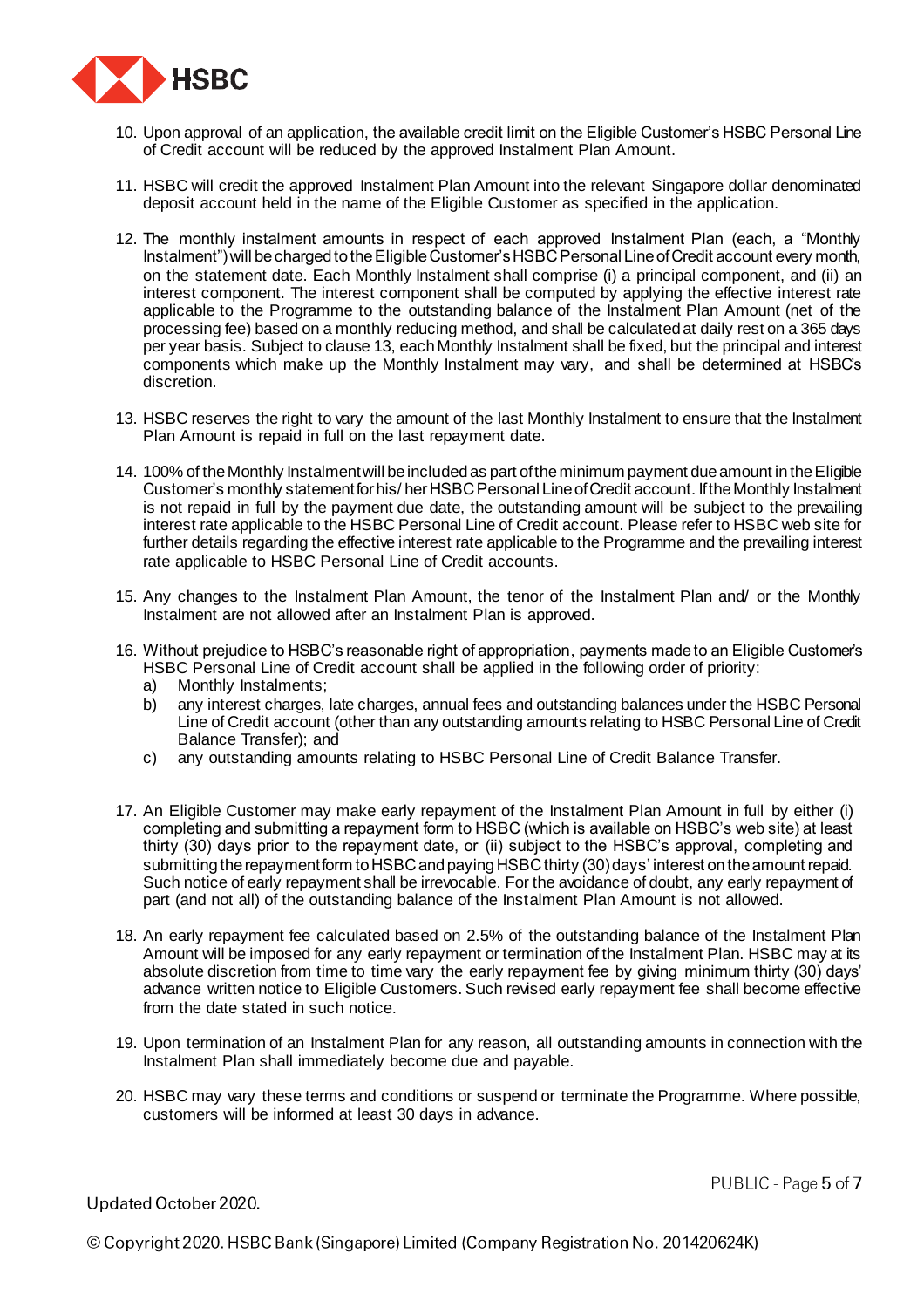

21. The terms and conditions contained herein are in addition to the HSBC Personal Line of Credit & Personal Term Credit Terms and Conditions, which shall continue to apply.

### **(G) Personal Line of Credit Instalment Plan Interest Rate Promotion**

- 1. To participate in HSBC Bank (Singapore) Limited's ("HSBC") Personal Line of Credit Instalment Plan Interest Rate Promotion (the "Interest Rate Promotion"), applicants must submit their application for a new instalment plan ("Instalment Plan") between 15 June 2020 and 31 December 2020, both dates inclusive (the "Promotional Period"), and the application must be approved by HSBC (in its discretion) by 31 January 2021 (such applicants, the "Eligible Applicants").
- 2. Eligible Applicants will be offered a promotional interest rate of 3.7% p.a. (EIR 7% p.a.) to 8.2% p.a. (EIR 14% p.a.) in respect of their Instalment Plan, based on their personal credit profile and such other factors as may be determined by HSBC.
- 3. For Eligible Applicants that are offered a promotional interest rate higher than 3.7% p.a. (EIR 7% p.a.) in respect of their Instalment Plan, an SMS will be sent to their mobile number indicated on the application form or based on HSBC's records, to seek their consent to proceed with the Instalment Plan drawdown and account opening based on the offered promotional interest rate. Only the first SMS response provided by the Eligible Applicant by the stipulated date will be accepted.
- 4. Customers on staff preferential interest rates are not eligible for the Interest Rate Promotion, unless otherwise specified by HSBC.

### **(H) Personal Line of Credit Instalment Plan Processing Fee Waiver Promotion**

- 1. To participate in HSBC Bank (Singapore) Limited's ("HSBC") Personal Line of Credit Instalment Plan Processing Fee Waiver Promotion (the "Processing Fee Waiver Promotion"), applicants must submit their application for a new instalment plan ("Instalment Plan") between 15 June 2020 and 31 December 2020, both dates inclusive (the "Promotional Period") and the application must be approved by HSBC (in its discretion) by 31 January 2021 (such applicants, the "Eligible Applicants").
- 2. The Eligible Applicants will receive a waiver of processing fee in respect of their HSBC Personal Line of Credit Instalment Plan, equivalent to 1% of approved instalment plan amount, subject to a minimum of S\$88.

### **(I) Personal Line of Credit Instalment Plan Cashback Promotion**

- 1. To participate in HSBC Bank (Singapore) Limited's ("HSBC") Personal Line of Credit Instalment Plan Cashback Promotion (the "Cashback Promotion"), applicants must
	- (a) submit their application for a new HSBC Personal Line of Credit Instalment Plan between 26 August 2020 and 31 December 2020, both dates inclusive (the "Promotional Period") and the application must be approved by HSBC (in its discretion) by 31 January 2021; and
	- (b) consent to receive direct marketing and promotional materials from HSBC by indicating on the application form or Letter of Instruction, where applicable

(such applicants, the "Eligible Applicants").

- 2. Each Eligible Applicant must be an existing HSBC Personal Line of Credit customer in order to apply for HSBC Personal Line of Credit Instalment Plan.
- 3. A Cashback amount of S\$88 (the "Cashback") will be credited to the Eligible Applicant's HSBC Personal Line of Credit Account, within three (3) calendar months from the approval date of the HSBC Personal Line of Credit Instalment Plan application, barring any unforeseen technical delays.

Updated October 2020.

PUBLIC - Page 6 of 7